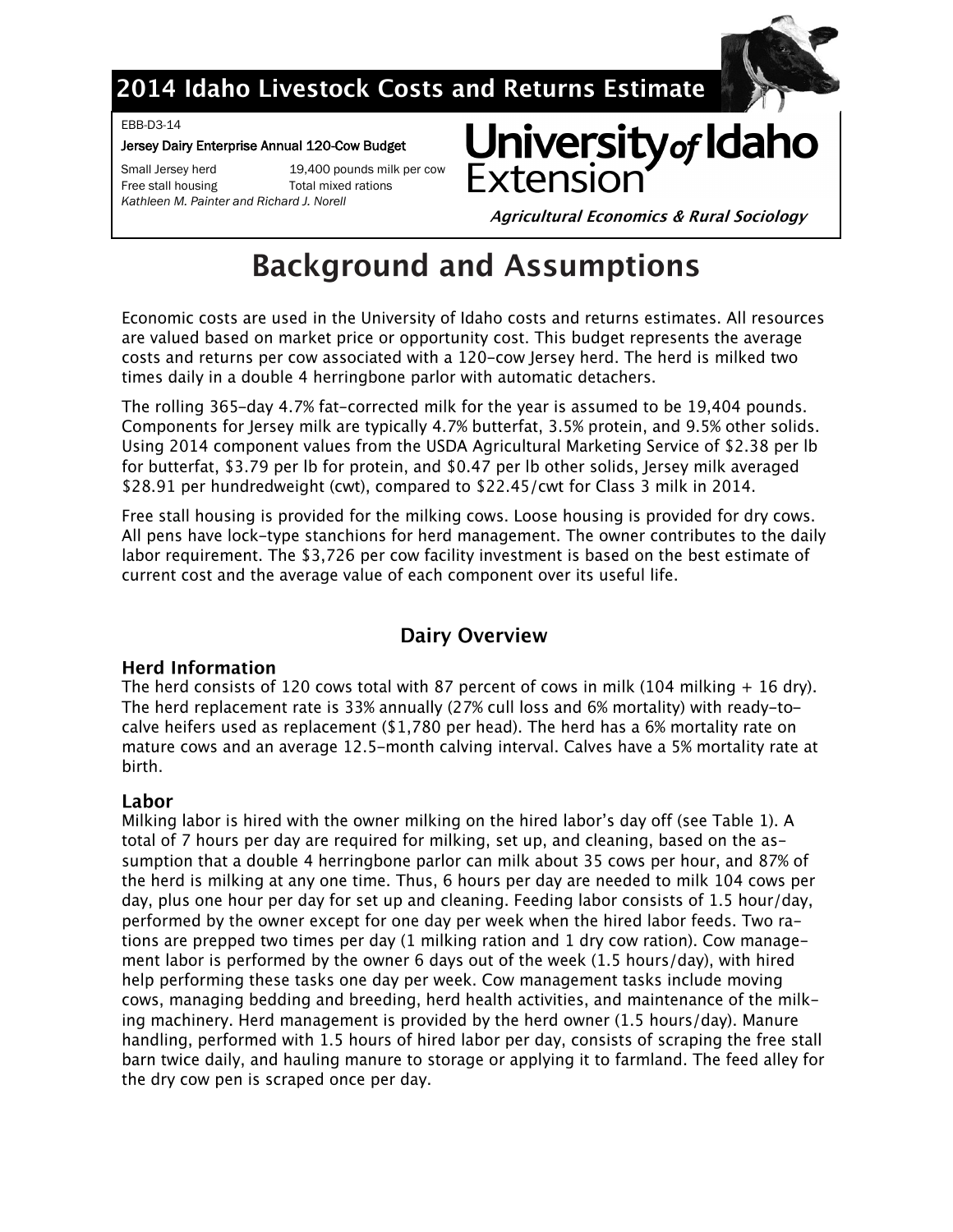

## 2014 Idaho Livestock Costs and Returns Estimate

EBB-D3-14

#### Jersey Dairy Enterprise Annual 120-Cow Budget

Free stall housing Total mixed rations

Small Jersey herd 19,400 pounds milk per cow

*Kathleen M. Painter and Richard J. Norell*



**Agricultural Economics & Rural Sociology** 

# **Background and Assumptions**

### Feed

A total mixed ration (TMR) is prepared twice daily for the lactating cows and once daily for the dry cows. The milking herd TMR includes alfalfa hay, corn silage, a dairy concentrate purchased from their feed supplier while the dry cows are forage (hay, straw, and rye grass pellets) and a close up concentrate mix. The average TMR for lactating cows consists of 12.83 lb of alfalfa, 31.85 lb of silage, and 29.37 lb of dairy concentrates (Table 2). The average TMR for non-lactating cows consists of 3.30 lb of alfalfa, 27.83 lb of silage, 2.57 lb of close-up concentrates, and 16.16 lb of feeder hay. Cost per day averages \$5.71 for lactating cows and \$3.10 for dry cows.

|                 |              | Daily (hr/herd) | Annual labor (hr/cow) |       |              |  |  |  |
|-----------------|--------------|-----------------|-----------------------|-------|--------------|--|--|--|
|                 | <b>Hired</b> | Owner           | <b>Hired</b>          | Owner | <b>Total</b> |  |  |  |
| Milking         | 6.0          | 1.0             | 10.4                  | 1.7   | 12.2         |  |  |  |
| Feeding         | 0.2          | 1.3             | 0.3                   | 2.3   | 2.6          |  |  |  |
| Cow management  | 0.2          | 1.3             | 0.3                   | 2.3   | 2.6          |  |  |  |
| Herd management | 0.0          | 1.5             | 0.0                   | 2.6   | 2.6          |  |  |  |
| Manure handling | 1.5          | 0.0             | 2.6                   | 0.0   | 2.6          |  |  |  |
| Total           | 7.9          | 5.1             | 13.7                  | 8.9   | 22.6         |  |  |  |

### **Table 1. Daily (hr/herd) and Annual (hr/head) Labor**

### **Table 2. Daily Feed Ration Quantities (lb/cow) and Cost by Pen (\$/day)**

|                       | <b>Cow Ration Quantity (Ib/day as fed)</b> |                                                                                                                   |         |         |        |                     |  |  |  |
|-----------------------|--------------------------------------------|-------------------------------------------------------------------------------------------------------------------|---------|---------|--------|---------------------|--|--|--|
|                       | Alfalfa hay                                | <b>Dairy</b><br>Close-up<br>Dry cow<br>hay and<br>Corn<br>concen-<br>concen-<br>silage<br>trate<br>trate<br>straw |         |         |        | Cost per<br>head by |  |  |  |
| Price (\$/cwt)<br>Pen | \$11.75                                    | \$2.25                                                                                                            | \$11.88 | \$23.13 | \$9.26 | pen                 |  |  |  |
| Lactating             | 12.83                                      | 31.85                                                                                                             | 29.37   | 0.00    | 0.00   | \$5.71              |  |  |  |
| Dry                   | 3.30                                       | 27.83                                                                                                             | 0.00    | 2.57    | 16.16  | \$3.10              |  |  |  |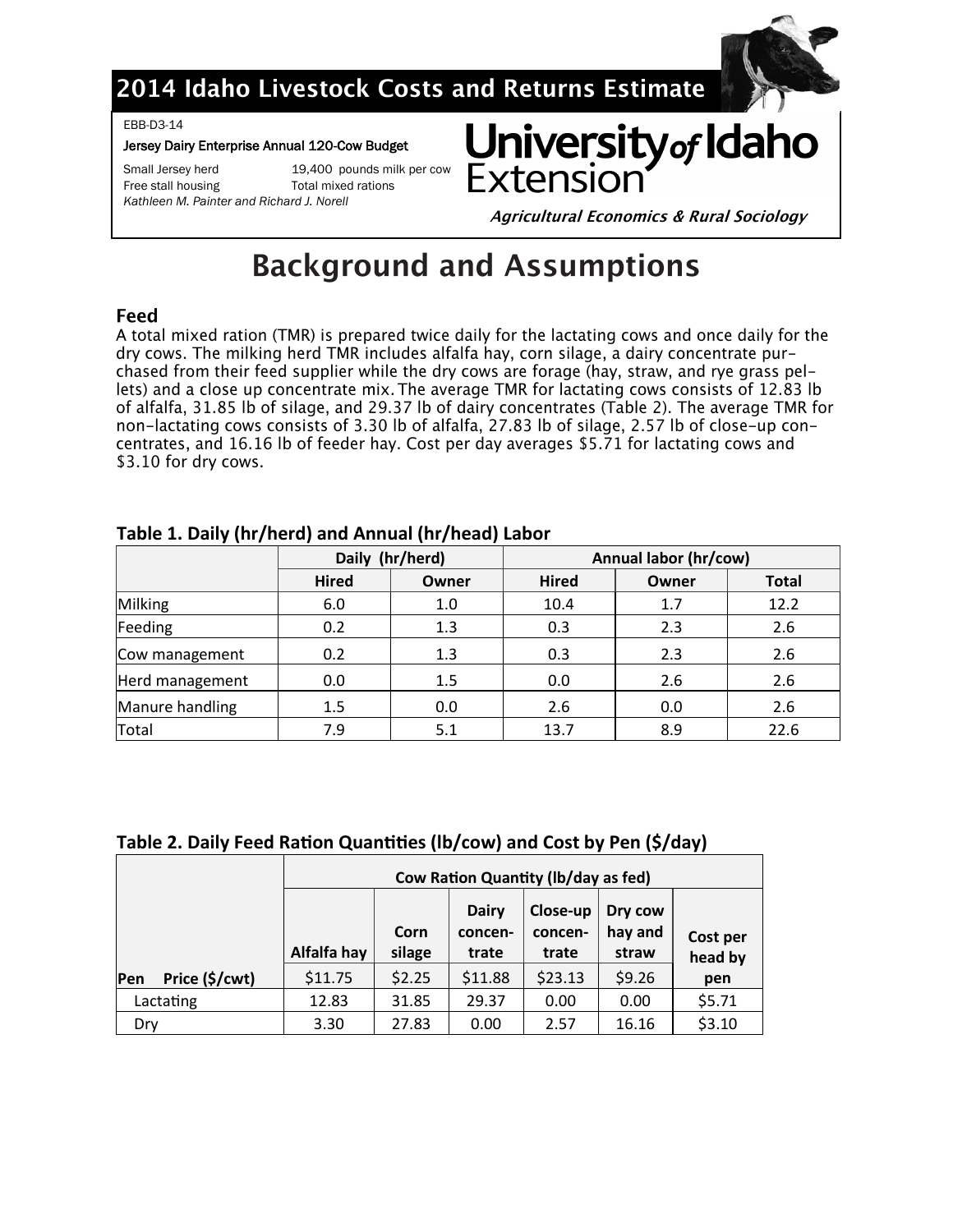|                                       |                |          | <b>Total Number</b> |                       |                    |                       |            |
|---------------------------------------|----------------|----------|---------------------|-----------------------|--------------------|-----------------------|------------|
|                                       | Weight<br>Each | Unit     | of Head<br>or Units | Price or<br>Cost/Unit | <b>Total Value</b> | Value or<br>Cost/Head | Your Value |
| 1. Gross Receipts                     |                |          |                     |                       |                    |                       |            |
| Milk                                  | 194.00         | cwt      | 120                 | 28.91                 | 673,024.80         | 5608.54               |            |
| <b>Bull Calves</b>                    | 1.00           | head     | 55                  | 100.00                | 5499.60            | 45.83                 |            |
| <b>Heifer Calves</b>                  | 1.00           | head     | 55                  | 234.00                | 12,869.06          | 107.24                |            |
| Cull cows                             | 1.00           | head     | 32                  | 819.00                | 26,240.76          | 218.67                |            |
| <b>Total Receipts</b>                 |                |          |                     |                       | \$717,634.22       | \$5980.29             |            |
| 2. Operating Costs                    |                |          |                     |                       |                    |                       |            |
| Alfalfa hay                           |                | cwt      | 4974.60             | 11.75                 | 58,451.55          | 487.10                |            |
| Corn silage                           |                | cwt      | 13,469.76           | 2.25                  | 30,306.96          | 252.56                |            |
| Dairy concentrate                     |                | cwt      | 10,573.20           | 11.88                 | 125,609.62         | 1046.75               |            |
| Close-up concentrate                  |                | cwt      | 185.04              | 23.13                 | 4279.98            | 35.67                 |            |
| Dry cow hay & straw                   |                | cwt      | 1163.52             | 9.26                  | 10,774.20          | 89.78                 |            |
| Milk hauling                          |                | head     | 120.00              | 57.00                 | 6840.00            | 57.00                 |            |
| Supplies                              |                | head     | 120.00              | 121.50                | 14,580.00          | 121.50                |            |
| <b>Utilities</b>                      |                | head     | 120.00              | 43.00                 | 5160.00            | 43.00                 |            |
| Legal & accounting                    |                | head     | 120.00              | 6.78                  | 813.60             | 6.78                  |            |
| Bedding                               |                | head     | 120.00              | 66.00                 | 7920.00            | 66.00                 |            |
| Professional service                  |                | head     | 120.00              | 10.47                 | 1256.40            | 10.47                 |            |
| Replacement heifers                   |                | head     | 40.00               | 1944.00               | 77,752.22          | 647.94                |            |
| Custom manure management              |                | head     | 32.70               | 27.50                 | 899.25             | 7.49                  |            |
| State & association charges           |                | head     | 120.00              | 37.72                 | 4526.40            | 37.72                 |            |
| Miscellaneous                         |                | head     | 120.00              | 19.79                 | 2374.80            | 19.79                 |            |
| Insurance                             |                | head     | 120.00              | 27.00                 | 3240.00            | 27.00                 |            |
| Interest on operating capital         |                | head     | 120.00              | 94.00                 | 11,280.00          | 94.00                 |            |
| Marketing                             |                | head     | 120.00              | 46.00                 | 5520.00            | 46.00                 |            |
| Veterinary Medicine                   |                | \$       | 18,776.40           | 1.00                  | 18,776.40          | 156.47                |            |
| Machinery (fuel, lubrication, repair) |                |          | 10,874.16           | 1.00                  | 10,874.16          | 90.62                 |            |
| Vehicles (fuel, repair)               |                | \$<br>\$ | 4954.50             | 1.00                  | 4954.50            | 41.29                 |            |
| Equipment (repair)                    |                | \$       | 5557.80             | 1.00                  | 5557.80            | 46.32                 |            |
| Housing and Improvements (repair)     |                | \$       | 5053.50             | 1.00                  | 5053.50            | 42.11                 |            |
| <b>Hired Labor</b>                    |                | hour     | 2844.00             | 11.21                 | 31,876.56          | 265.64                |            |
| Owner Labor                           |                | hour     | 1836.00             | 23.47                 | 43,090.92          | 359.09                |            |
| Interest on Operating Capital         |                | \$       | 0.00                | 0.06                  | 0.00               | 0.00                  |            |
| <b>Total Operating Costs</b>          |                |          |                     |                       | \$491,768.81       | \$4098.07             |            |
|                                       |                |          |                     |                       |                    |                       |            |
| 3. Income Above Operating Costs       |                |          |                     |                       | \$225,865.41       | \$1882.21             |            |
| 4. Ownership Costs                    |                |          |                     |                       |                    |                       |            |
| Capital Recovery:                     |                |          |                     |                       |                    |                       |            |
| Purchased Livestock                   |                | \$       | 0.00                | 1.00                  | 0.00               | 0.00                  |            |
| Housing and Improvements              |                | \$       | 26,692.64           | 1.00                  | 26,692.64          | 222.44                |            |
| Machinery                             |                | \$       | 9989.07             | 1.00                  | 9989.07            | 83.24                 |            |
| Equipment                             |                | \$       | 15,307.66           | 1.00                  | 15,307.66          | 127.56                |            |
| Vehicles                              |                | \$<br>\$ | 3405.27             | 1.00                  | 3405.27            | 28.38                 |            |
| Interest on Retained Livestock        |                |          | 159,060.00          | 0.06                  | 9145.95            | 76.22                 |            |
| Taxes and Insurance                   |                | \$       | 2326.86             | 1.00                  | 2326.86            | 19.39                 |            |
| Overhead                              |                | \$       | 8880.00             | 1.00                  | 8880.00            | 74.00                 |            |
| <b>Total Ownership Costs</b>          |                |          |                     |                       | \$75,747.45        | \$631.23              |            |
| 5. Total Costs                        |                |          |                     |                       | \$567,516.26       | \$4729.30             |            |
| 6. Returns to Risk and Management     |                |          |                     |                       | \$150,117.97       | \$1250.98             |            |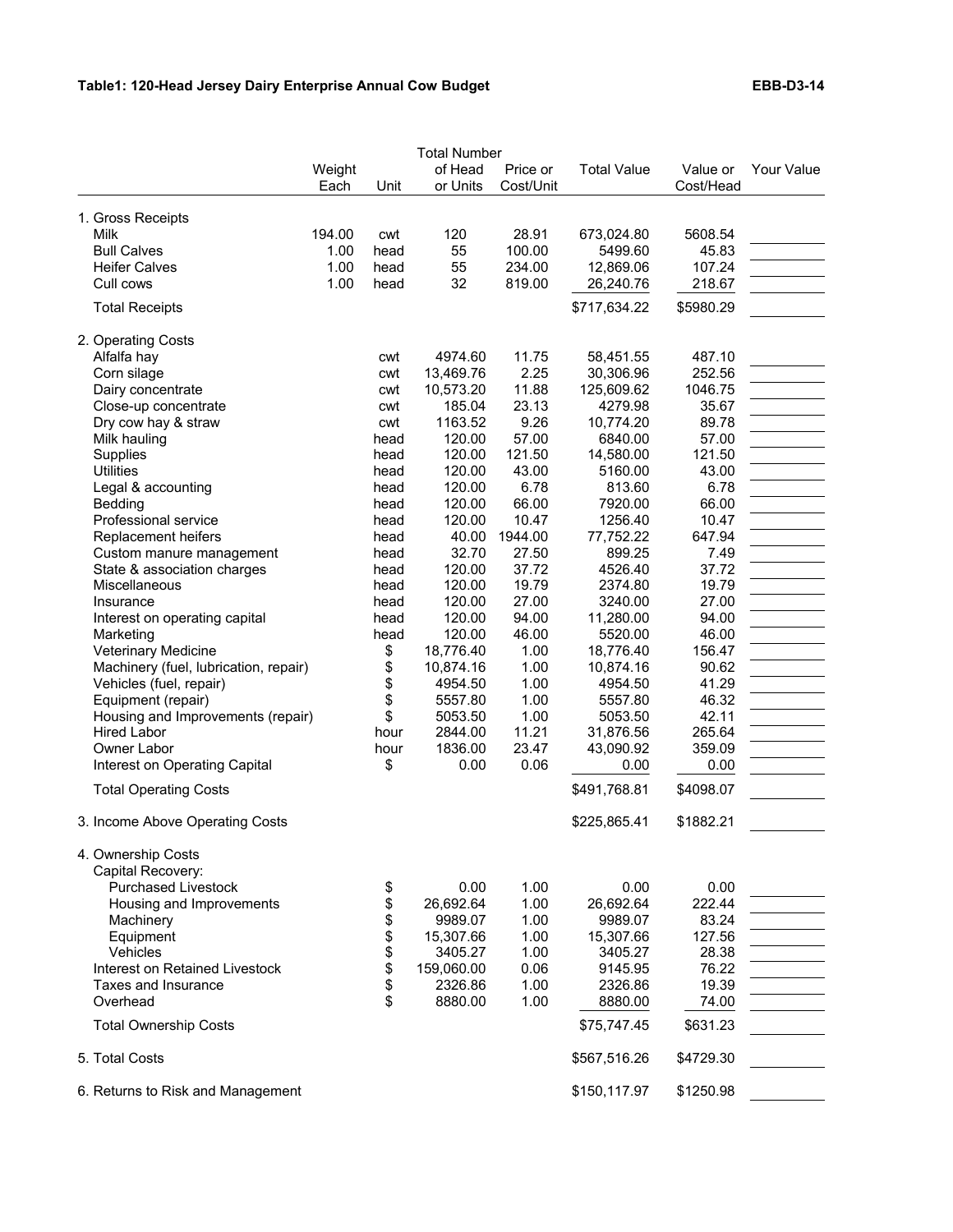| Table 2: Monthly Summary of Returns and Expenses. |       |       |       |       |       |       |       |       | EBB-D3-14 |       |       |       |        |
|---------------------------------------------------|-------|-------|-------|-------|-------|-------|-------|-------|-----------|-------|-------|-------|--------|
|                                                   | Jan   | Feb   | Mar   | Apr   | May   | Jun   | Jul   | Aug   | Sep       | Oct   | Nov   | Dec   | Value  |
| Production:                                       |       |       |       |       |       |       |       |       |           |       |       |       |        |
| Milk                                              | 56085 | 56085 | 56085 | 56085 | 56085 | 56085 | 56085 | 56085 | 56085     | 56085 | 56085 | 56085 | 673025 |
| <b>Bull Calves</b>                                | 458   | 458   | 458   | 458   | 458   | 458   | 458   | 458   | 458       | 458   | 458   | 458   | 5500   |
| <b>Heifer Calves</b>                              | 1072  | 1072  | 1072  | 1072  | 1072  | 1072  | 1072  | 1072  | 1072      | 1072  | 1072  | 1072  | 12869  |
| Cull cows                                         | 2187  | 2187  | 2187  | 2187  | 2187  | 2187  | 2187  | 2187  | 2187      | 2187  | 2187  | 2187  | 26241  |
| <b>Total Receipts</b>                             | 59803 | 59803 | 59803 | 59803 | 59803 | 59803 | 59803 | 59803 | 59803     | 59803 | 59803 | 59803 | 717634 |
| Operating Inputs:                                 |       |       |       |       |       |       |       |       |           |       |       |       |        |
| Alfalfa hay                                       | 4871  | 4871  | 4871  | 4871  | 4871  | 4871  | 4871  | 4871  | 4871      | 4871  | 4871  | 4871  | 58452  |
| Corn silage                                       | 2526  | 2526  | 2526  | 2526  | 2526  | 2526  | 2526  | 2526  | 2526      | 2526  | 2526  | 2526  | 30307  |
| Dairy concentrate                                 | 10467 | 10467 | 10467 | 10467 | 10467 | 10467 | 10467 | 10467 | 10467     | 10467 | 10467 | 10467 | 125610 |
| Close-up concentrate                              | 357   | 357   | 357   | 357   | 357   | 357   | 357   | 357   | 357       | 357   | 357   | 357   | 4280   |
| Dry cow hay & straw                               | 898   | 898   | 898   | 898   | 898   | 898   | 898   | 898   | 898       | 898   | 898   | 898   | 10774  |
| Milk hauling                                      | 570   | 570   | 570   | 570   | 570   | 570   | 570   | 570   | 570       | 570   | 570   | 570   | 6840   |
| Supplies                                          | 1215  | 1215  | 1215  | 1215  | 1215  | 1215  | 1215  | 1215  | 1215      | 1215  | 1215  | 1215  | 14580  |
| <b>Utilities</b>                                  | 430   | 430   | 430   | 430   | 430   | 430   | 430   | 430   | 430       | 430   | 430   | 430   | 5160   |
| Legal & accounting                                |       | 814   |       |       |       |       |       |       |           |       |       |       | 814    |
| Bedding                                           | 660   | 660   | 660   | 660   | 660   | 660   | 660   | 660   | 660       | 660   | 660   | 660   | 7920   |
| Professional service                              |       | 1256  |       |       |       |       |       |       |           |       |       |       | 1256   |
| Replacement heifers                               | 6479  | 6479  | 6479  | 6479  | 6479  | 6479  | 6479  | 6479  | 6479      | 6479  | 6479  | 6479  | 77752  |
| Custom manure management                          | 75    | 75    | 75    | 75    | 75    | 75    | 75    | 75    | 75        | 75    | 75    | 75    | 899    |
| State & association charges                       |       |       |       |       |       |       |       |       |           |       | 4526  |       | 4526   |
| Miscellaneous                                     | 198   | 198   | 198   | 198   | 198   | 198   | 198   | 198   | 198       | 198   | 198   | 198   | 2375   |
| Insurance                                         |       |       |       | 3240  |       |       |       |       |           |       |       |       | 3240   |
| Interest on operating capital                     | 940   | 940   | 940   | 940   | 940   | 940   | 940   | 940   | 940       | 940   | 940   | 940   | 11280  |
| Marketing                                         | 460   | 460   | 460   | 460   | 460   | 460   | 460   | 460   | 460       | 460   | 460   | 460   | 5520   |
| <b>Veterinary Medicine</b>                        | 1565  | 1565  | 1565  | 1565  | 1565  | 1565  | 1565  | 1565  | 1565      | 1565  | 1565  | 1565  | 18776  |
| Machinery (Fuel, Lube, Repair)                    | 906   | 906   | 906   | 906   | 906   | 906   | 906   | 906   | 906       | 906   | 906   | 910   | 10874  |
| Vehicles (Fuel and Repair)                        | 413   | 413   | 413   | 413   | 413   | 413   | 413   | 413   | 413       | 413   | 413   | 415   | 4955   |
| Equipment (Repair)                                | 463   | 463   | 463   | 463   | 463   | 463   | 463   | 463   | 463       | 463   | 463   | 463   | 5558   |
| Housing, Improvements (Repair)                    | 421   | 421   | 421   | 421   | 421   | 421   | 421   | 421   | 421       | 421   | 421   | 423   | 5054   |
| Taxes and Insurance                               | 2327  |       |       |       |       |       |       |       |           |       |       |       | 2327   |
| <b>Hired Labor</b>                                | 2656  | 2656  | 2656  | 2656  | 2656  | 2656  | 2656  | 2656  | 2656      | 2656  | 2656  | 2656  | 31877  |
| <b>Total Costs</b>                                | 38896 | 38639 | 36569 | 39809 | 36569 | 36569 | 36569 | 36569 | 36569     | 36569 | 41096 | 36578 | 451005 |
| Net Returns                                       | 20907 | 21163 | 23233 | 19993 | 23233 | 23233 | 23233 | 23233 | 23233     | 23233 | 18707 | 23225 | 266629 |
| Table 3: Monthly Feed Requirements.               |       |       |       |       |       |       |       |       |           |       |       |       |        |
| Feed                                              | Units | Jan   | Feb   | Mar   | Apr   | May   | Jun   | Jul   | Aug       | Sep   | Oct   | Nov   | Dec    |
|                                                   |       |       |       |       |       |       |       |       |           |       |       |       |        |
| Alfalfa hay                                       | cwt   | 415   | 415   | 415   | 415   | 415   | 415   | 415   | 415       | 415   | 415   | 415   | 415    |
| Corn silage                                       | cwt   | 1122  | 1122  | 1122  | 1122  | 1122  | 1122  | 1122  | 1122      | 1122  | 1122  | 1122  | 1122   |
| Dairy concentrate                                 | cwt   | 881   | 881   | 881   | 881   | 881   | 881   | 881   | 881       | 881   | 881   | 881   | 881    |
| Close-up concentrate                              | cwt   | 15    | 15    | 15    | 15    | 15    | 15    | 15    | 15        | 15    | 15    | 15    | 15     |
| Dry cow hay & straw                               | cwt   | 97    | 97    | 97    | 97    | 97    | 97    | 97    | 97        | 97    | 97    | 97    | 97     |